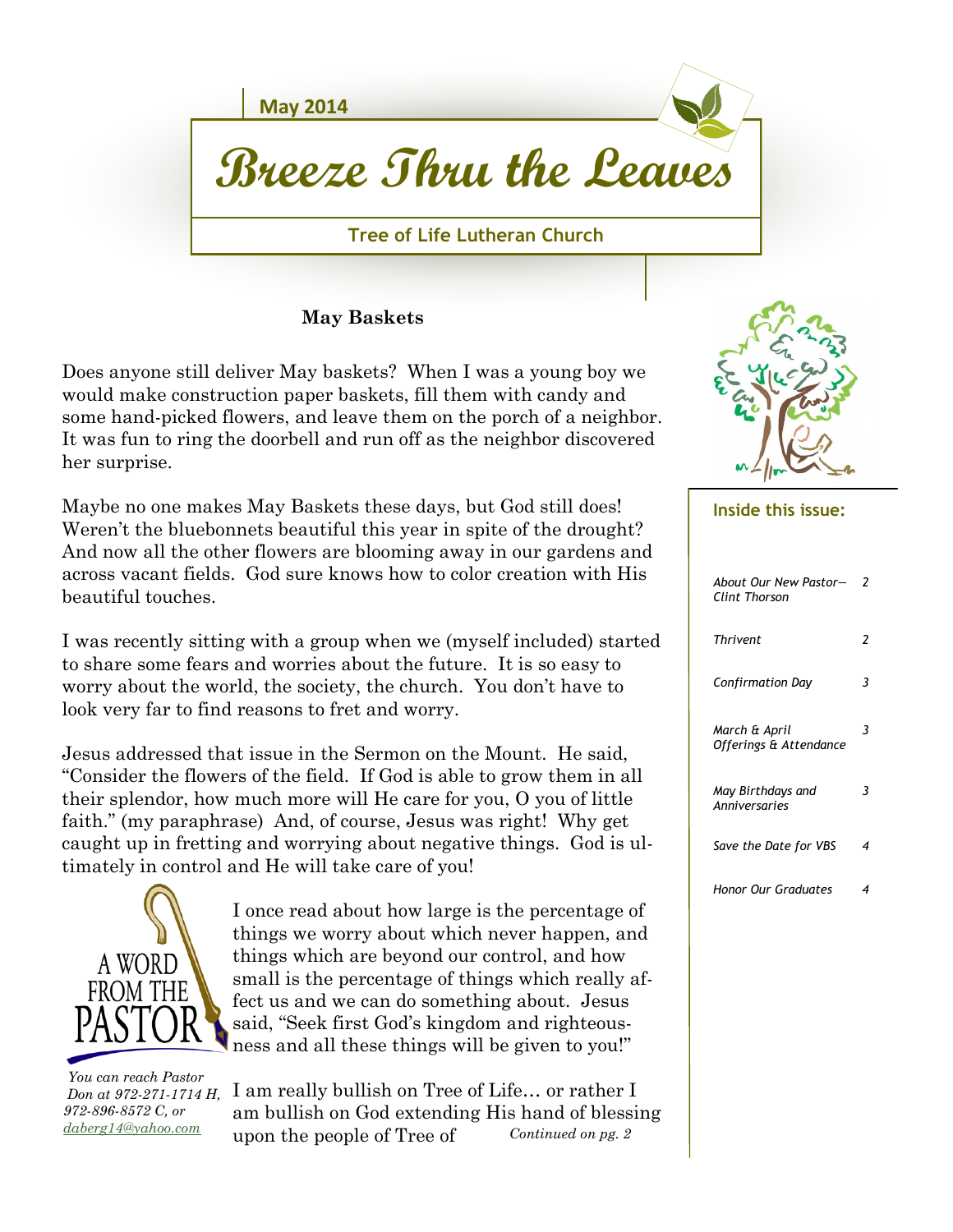# About Our New Pastor -

Mr. Clint Thorson is 29 years of age, is married, and is from Vona, CO. His parents live in Vona, CO. Clint is a lifelong LCMS Lutheran. His wife is Amber, nee Schwartz, is 26 years of age. Her parents live in Kersey, CO. Amber is also a lifelong LCMS Lutheran. This is the first marriage for both Clint and Amber. They have been married for three years and have one child, Aliyah (1). Clint enjoys basketball and martial arts. Amber enjoys sewing and writing.

Clint received a B.A. in Theology from Concordia University, Seward, NE, in 2009. He received an M.Div. from Concordia Seminary, St. Louis, MO, in 2013, and is currently pursuing an S.T.M. through Concordia Seminary. Amber received a B.S. in Secondary Education and a B.A. in English from Concordia University, Seward, NE, in 2010. Clint has worked as a grocer and part-time as a student worker in security and in the kitchen while at seminary. Amber has worked as a logistics coordinator and part-time as a sales representative and as a tutor. She currently works as a child care supervisor at a Lutheran school.



#### Clint Thorson Pastor's Page, *continued from pg. 1*

Life. And it is having an effect. You are turning outward from yourself (and your worries and concerns) and moving outward into the community and neighborhood around you (that's where the flowers are growing!). I am sure that God has good things in store for His people here at Tree of Life!

Last week your baskets (not really May baskets) were delivered to Toler Elementary School to be included in their spring auction. I was told the faces in the school office lit up and the people were so happy and thankful for the gifts. What a beautiful act of grace! Kinda like God and His grace toward us on the cross and through the open tomb and even in the flowers of the field.

Pastor Don



Thrivent members, select our congregation the first time you direct Choice Dollars® between April 1 and May 31, 2014, and our church will receive an extra \$20 grant from Thrivent Financial! Through the "Direct Now . . . and add \$20!" campaign, Thrivent will give an extra \$20 for each member who chooses to direct Choice Dollars to our congregation first.

 Please see Lisa Theriot if you need more information.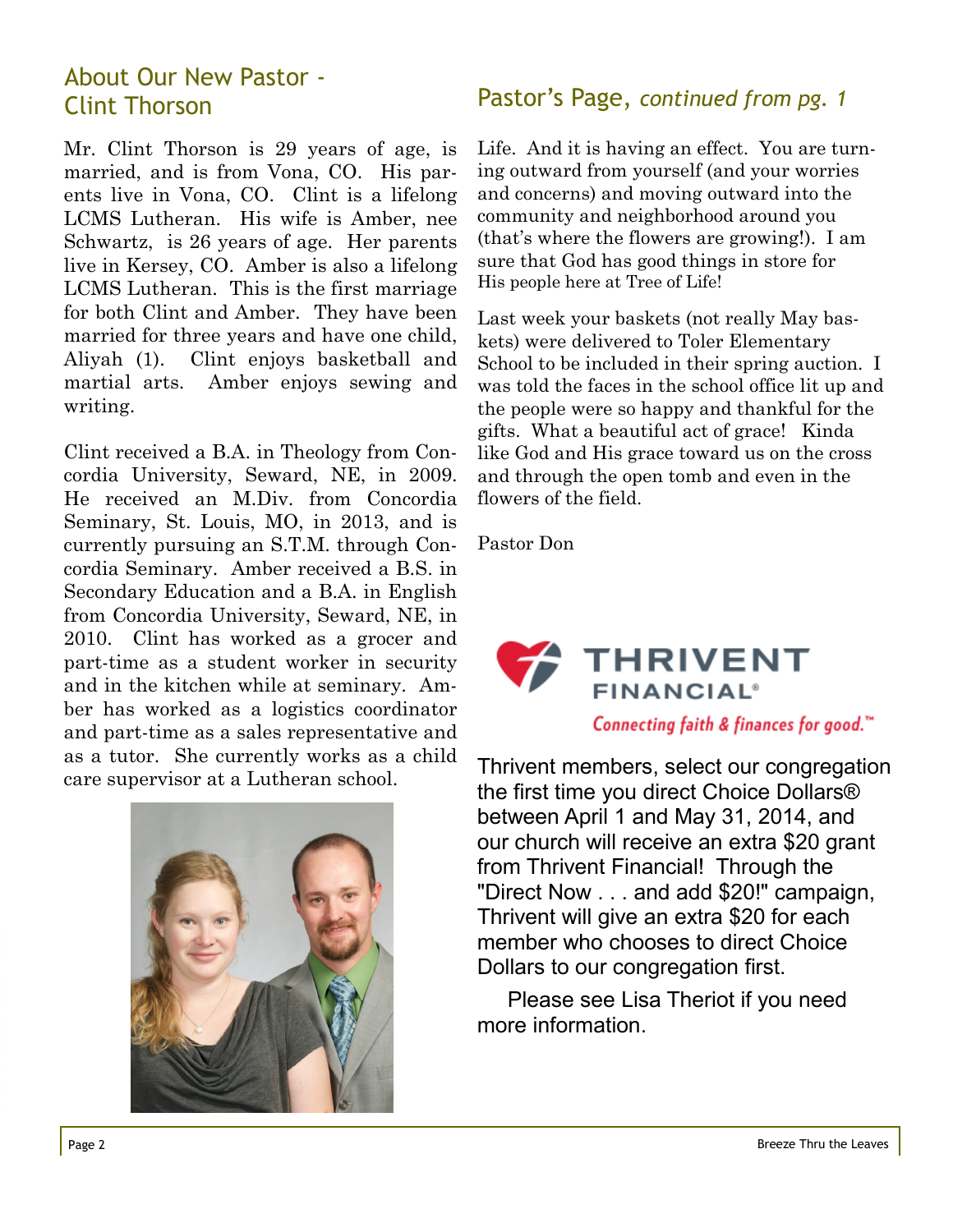

this month

| <b>Kathy Troxell</b> | 5-6     |
|----------------------|---------|
| Joshua Wendt         | $5 - 8$ |
| Kelly Keitch         | $5-9$   |

| Ed Mollenkamp             | $5 - 11$ |
|---------------------------|----------|
| Lyle Livingston           | $5 - 13$ |
| Dusten Robins             | $5 - 13$ |
| Joe Green                 | $5 - 17$ |
| Doreen Becker-Watson 5-22 |          |
| Eugene Standifer          | $5 - 25$ |
| Dorothy Moore             | $5 - 26$ |
| Andy Nixon                | $5 - 27$ |
| Bryan Jander              | $5 - 29$ |
| LaWanda Hunter            | $5 - 31$ |
| Merita Hurst              | 5-31     |



- Eugene & Brenda Standifer 5-15
- Chris & Amanda Maddox 5-18
- Stan & Lynn Lewis 5-22
- Albert & Caren Pankonien 5-22
- Mike & Barbara Morgan 5-23
- David & Kara Jander 5-29



On Sunday May  $18<sup>th</sup>$  we will witness the Confirmation of two young members of our congregation: Luke Hunter and Dusten Hurt-Klein. Please keep them in your prayers as they prepare for this special day.

# Offerings and Attendance for March

| <b>DATE</b>            | <b>SS</b> | Worship    | General<br><b>Offering</b> | Growing<br>To the<br><b>Future</b> | <b>Mission</b><br><b>Tithe</b> |
|------------------------|-----------|------------|----------------------------|------------------------------------|--------------------------------|
| 3/2/14                 | 36        | 88         | $$4,621*$                  | \$600                              | \$462                          |
| 3/9/14                 | 28        | 74         | $$4,710*$                  | \$200                              | \$471                          |
| 3/16/14                | 35        | 80         | $$3,283*$                  | \$400                              | \$328                          |
| 3/23/14                | 42        | 93         | $$3,481*$                  | \$400                              | \$348                          |
| 3/30/14                | 43        | 84         | \$3,016*                   | \$400                              | \$302                          |
| <b>Total for March</b> |           | $$19,111*$ | \$2,000                    | \$1,911                            |                                |

\*Planned for each week—\$4,738; Planned for in March—\$23,690

### Offerings and Attendance for April

| <b>DATE</b>            | <b>SS</b> | 11:00      | General<br><b>Offering</b> | Growing<br>To the<br><b>Future</b> | <b>Mission</b><br><b>Tithe</b> |
|------------------------|-----------|------------|----------------------------|------------------------------------|--------------------------------|
| 4/6/14                 | 45        | 88         | $$6,636*$                  | \$400                              | \$664                          |
| 4/13/14                | 51        | 97         | $$4,960*$                  | \$400                              | \$496                          |
| 4/20/14                | <b>NA</b> | 148        | $$4,921*$                  | \$400                              | \$492                          |
| 4/27/14                | 27        | 60         | $$2,710*$                  | \$100                              | \$271                          |
| <b>Total for April</b> |           | $$19,227*$ | \$1,300                    | \$1,923                            |                                |

\*Planned for each week—\$4,738; Planned for in April—\$18,952